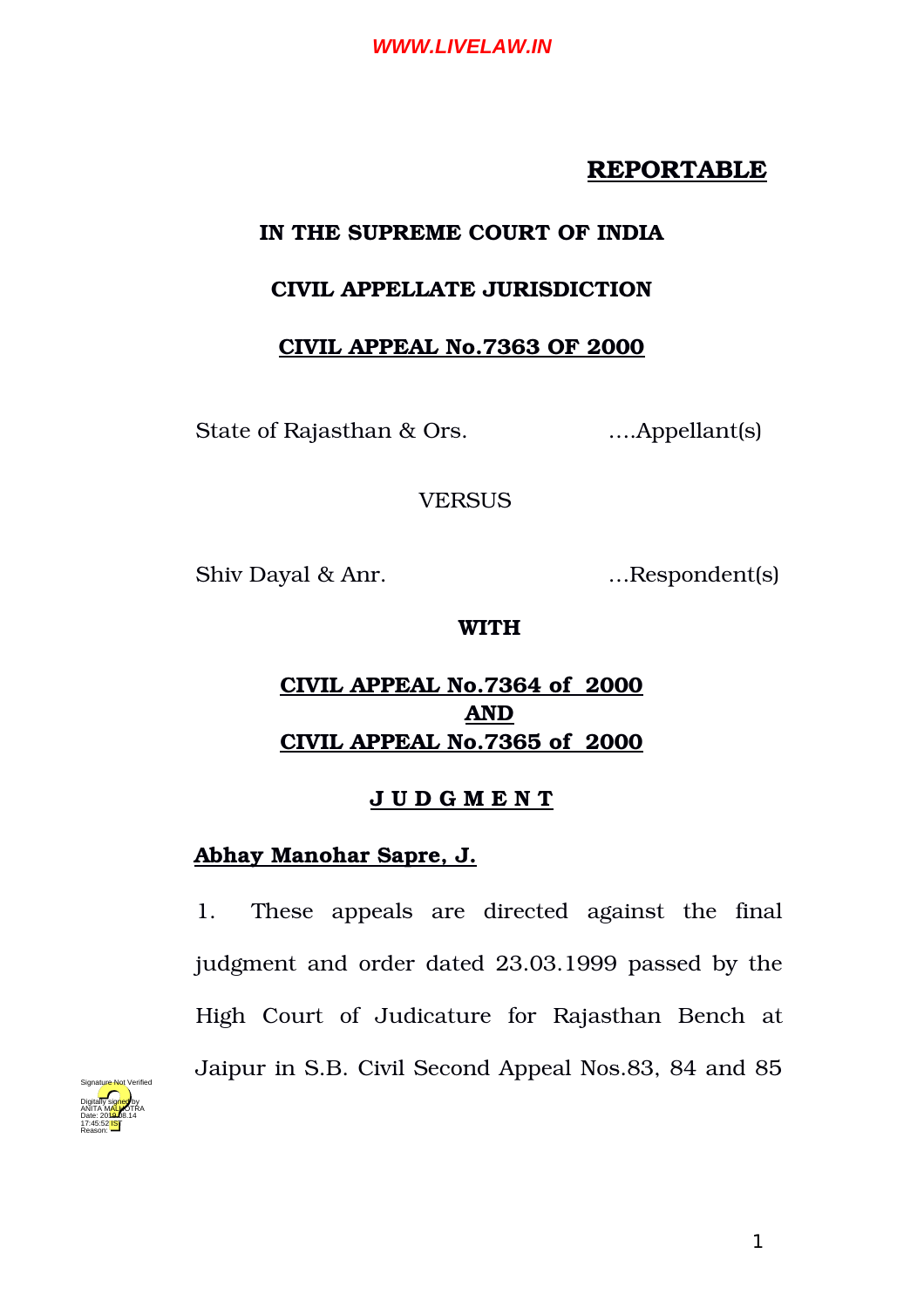of 1999 whereby the High Court dismissed the second appeals filed by the appellants herein.

2. A few facts need mention hereinbelow for the disposal of these appeals, which involve a short point.

3. The appellants are the defendants and respondent No. 1 is the plaintiff in the civil suit out of which these appeals arise.

4. The appellant No. 1 is the State of Rajasthan and respondent No. 1 claims to be the mining lessee in relation to the suit land under the Mines and Minerals (Development & Regulation) Act (hereinafter referred to as "MMRD Act").

5. The respondent No. 1 filed a civil suit against the appellant - State and its authorities and claimed therein a relief of grant of permanent injunction restraining the State and its authorities from interfering in carrying out the mining operations on the suit land by respondent No.1.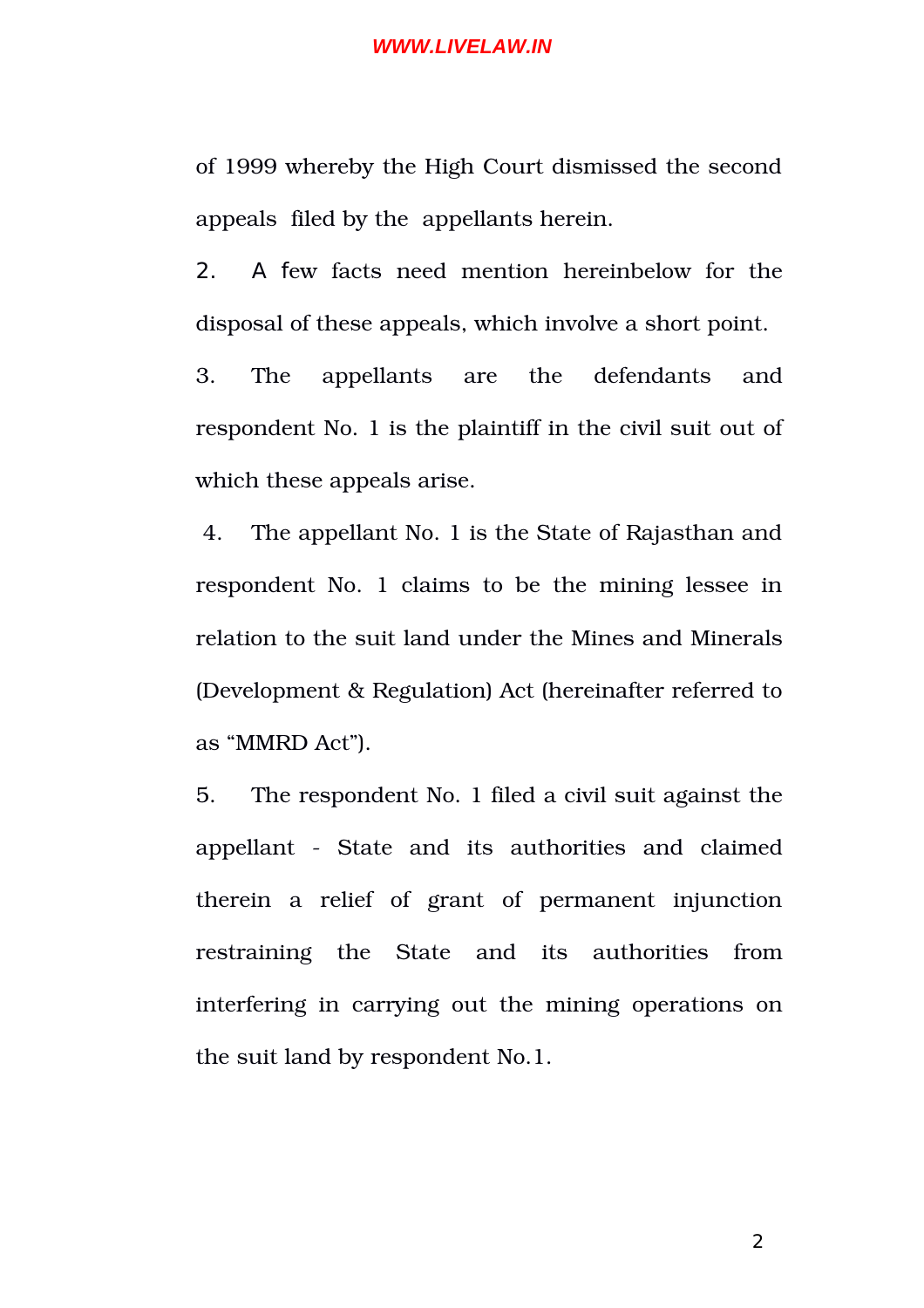6. Respondent No. 1 claimed this relief *inter alia* on the averments that the suit land was not the part of any protected Forest area as claimed by the State authorities but it was a part of the Revenue area. It was averred that since the suit land did not fall in the protected forest area, the respondent No. 1 (plaintiff) had a right to carry out mining operation on the suit land without any interference of the State and its authorities.

7. The State contested the suit by denying the averments made in the plaint. The Trial Court framed issues. Parties led their evidence. By Judgment and decree dated 10.05.1998, the Trial Court decreed in favour of the plaintiff the suit and granted an injunction against the State and its authorities in relation to the suit land, as prayed in the plaint.

8. The State felt aggrieved and filed first appeal before the District Judge. By Judgment dated 03.09.1998, the first Appellate Court dismissed the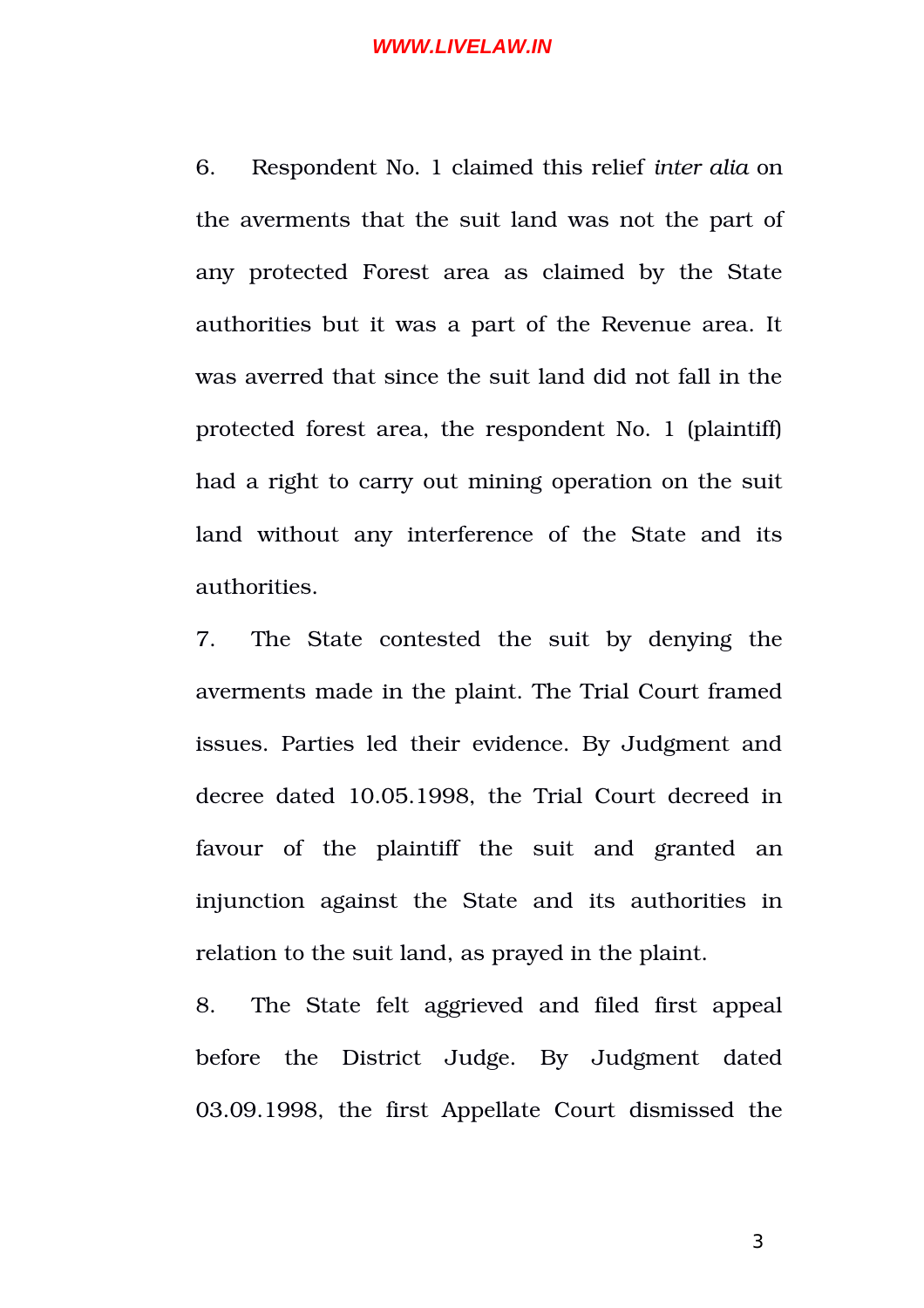appeal and affirmed the judgment/decree of the Trial Court giving rise to filing of the second appeals by the State in the High Court.

9. By impugned order, the High Court dismissed the second appeals holding that the appeals did not involve any substantial question of law. It is against this order, the State felt aggrieved and has filed the present appeals by way of special leave before this Court.

10. So, the short question, which arises for consideration in these appeals, is whether the High Court was justified in dismissing the State's second appeals on the ground that these appeals did not involve any substantial question of law.

11. Heard Mr. Milind Kumar, learned counsel for the appellants and Mr. S.K. Bhattacharya, learned counsel for respondent No.1.

12. Having heard the learned counsel for the parties and on perusal of the record of the case, we are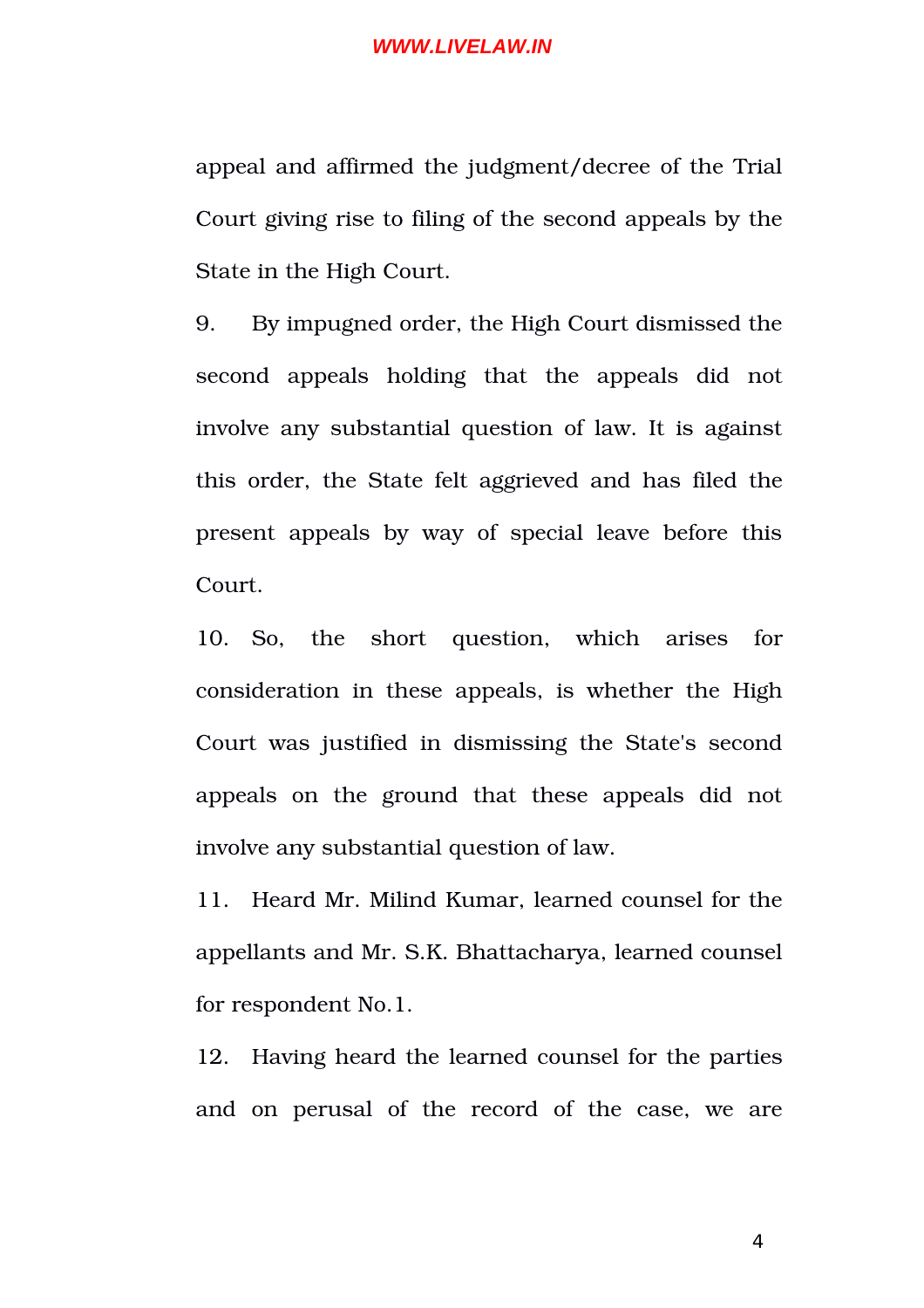constrained to allow the appeals, set aside the impugned order and remand the case to the High Court for deciding the second appeals afresh on merits in accordance with law.

13. In our opinion, the need to remand the case to the High Court has arisen because we find that the second appeals did involve several substantial questions of law for being answered on merits in accordance with law. The High Court was, therefore, not right in so holding.

14. Indeed, we find that the High Court dismissed the second appeals essentially on the ground that since the two Courts have decreed the suit, no substantial question of law arises in the appeals. In other words, the High Court was mostly swayed away with the consideration that since two Courts have decreed the suit, resulting in passing of the decree against the State, there arises no substantial question of law in the appeals. It is clear from the last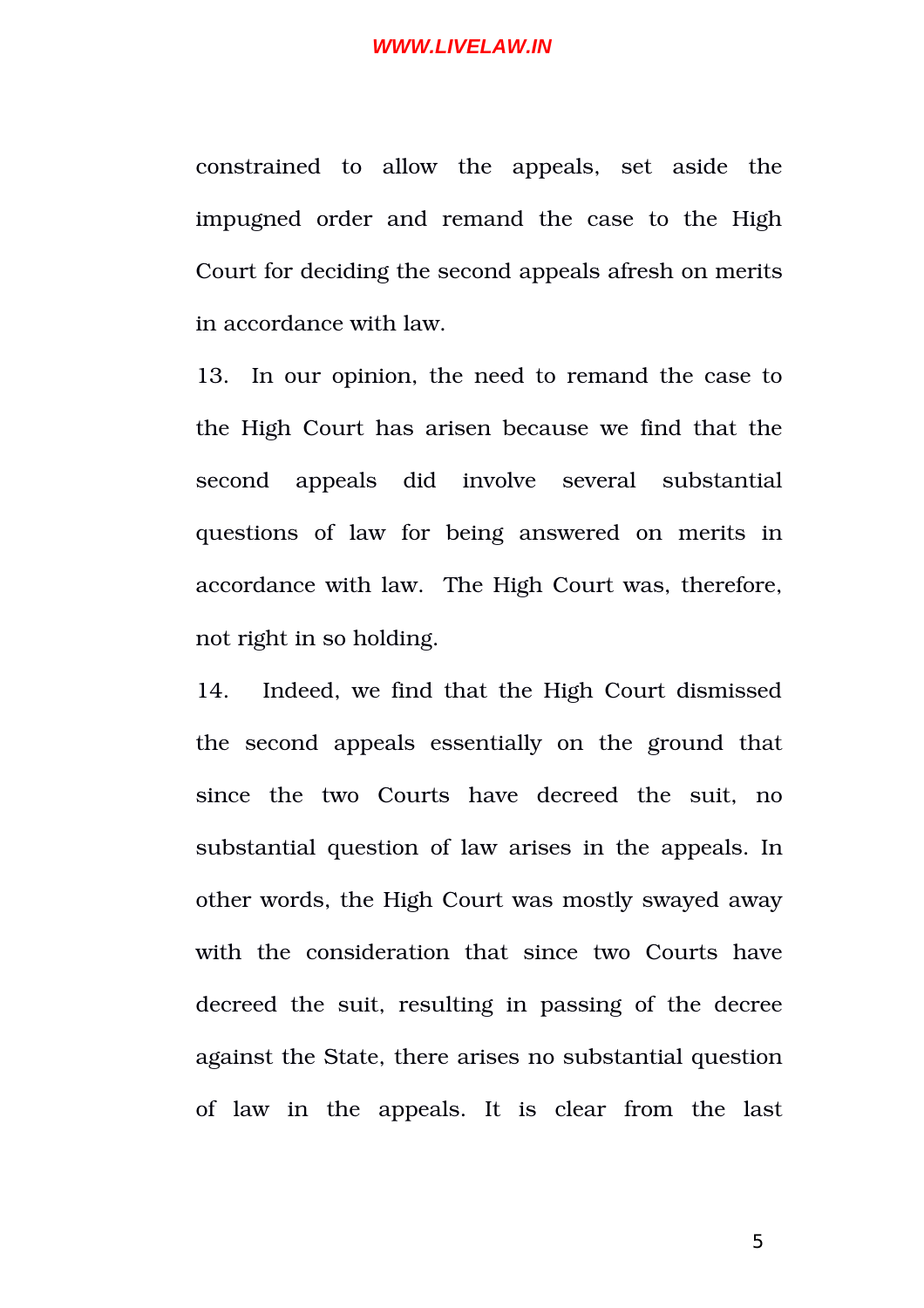paragraph of the impugned order, which reads as under:

**"Under these circumstances, when both the Ld. Courts have arrived at the conclusion that the disputed area is outside the forest area. Therefore, the principles laid down in** T.N. GODAWARAN vs. U.O.I. (above-quoted) **cannot be enforced in this appeal." (Emphasis supplied)**

15. We do not agree with the aforementioned reasoning and the conclusion arrived at by the High Court.

16. It is not the principle of law that where the High Court finds that there is a concurrent finding of two Courts (whether of dismissal or decreeing of the suit), such finding becomes unassailable in the second appeal.

17. True it is as has been laid down by this Court in several decisions that "concurrent finding of fact" is usually binding on the High Court while hearing the second appeal under Section 100 of the Code of Civil Procedure, 1908(hereinafter referred to as "the Code").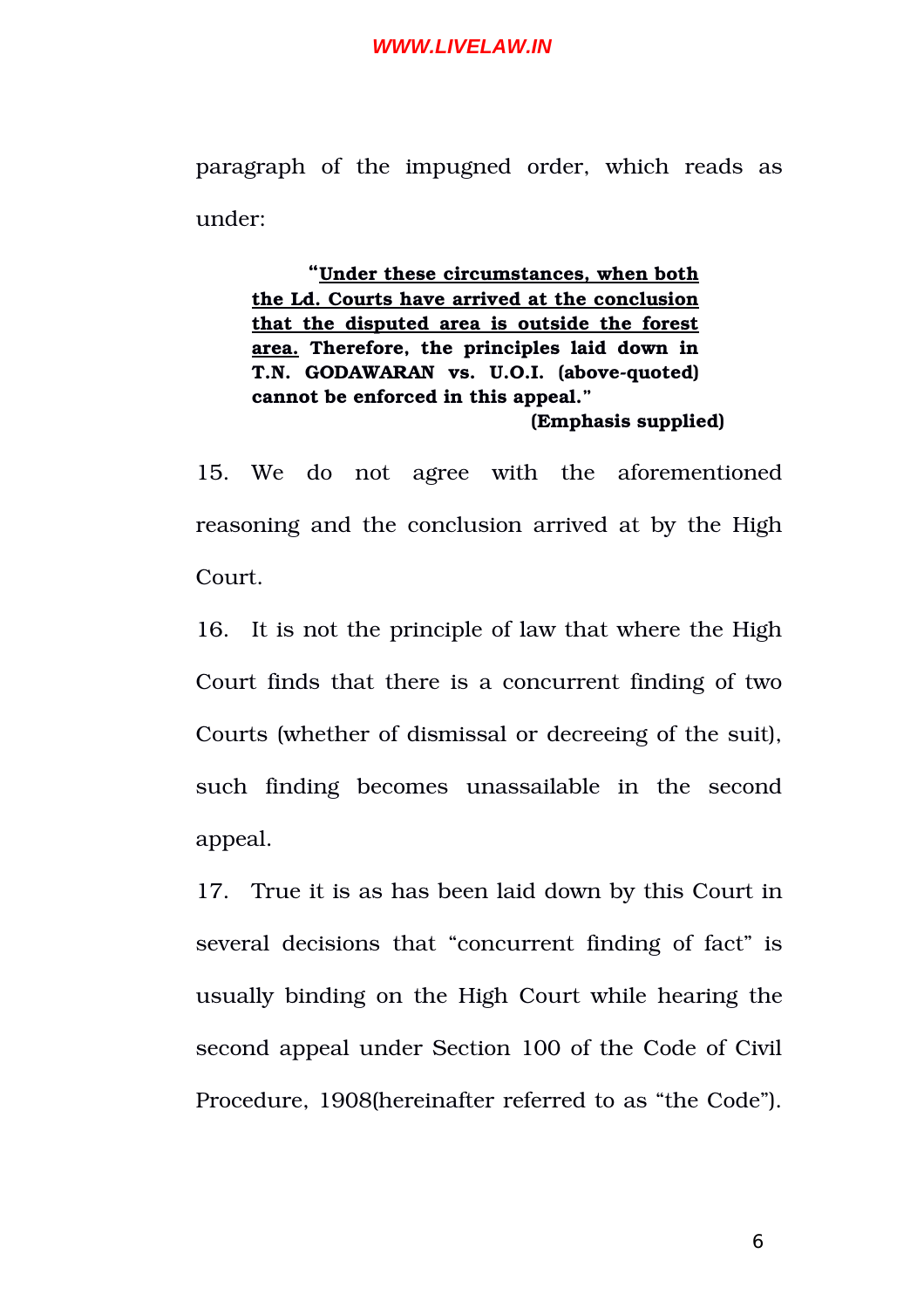However, this rule of law is subject to certain well known exceptions mentioned *infra*.

18. It is a trite law that in order to record any finding on the facts, the Trial Court is required to appreciate the entire evidence (oral and documentary) in the light of the pleadings of the parties.

19. Similarly, it is also a trite law that the Appellate Court also has the jurisdiction to appreciate the evidence *de novo* while hearing the first appeal and either affirm the finding of the Trial Court or reverse it. 20. If the Appellate Court affirms the finding, it is called "concurrent finding of fact" whereas if the finding is reversed, it is called "reversing finding". These expressions are well known in the legal parlance.

21. When any concurrent finding of fact is assailed in second appeal, the appellant is entitled to point out that it is bad in law because it was recorded *de hors* the pleadings or it was based on no evidence or it was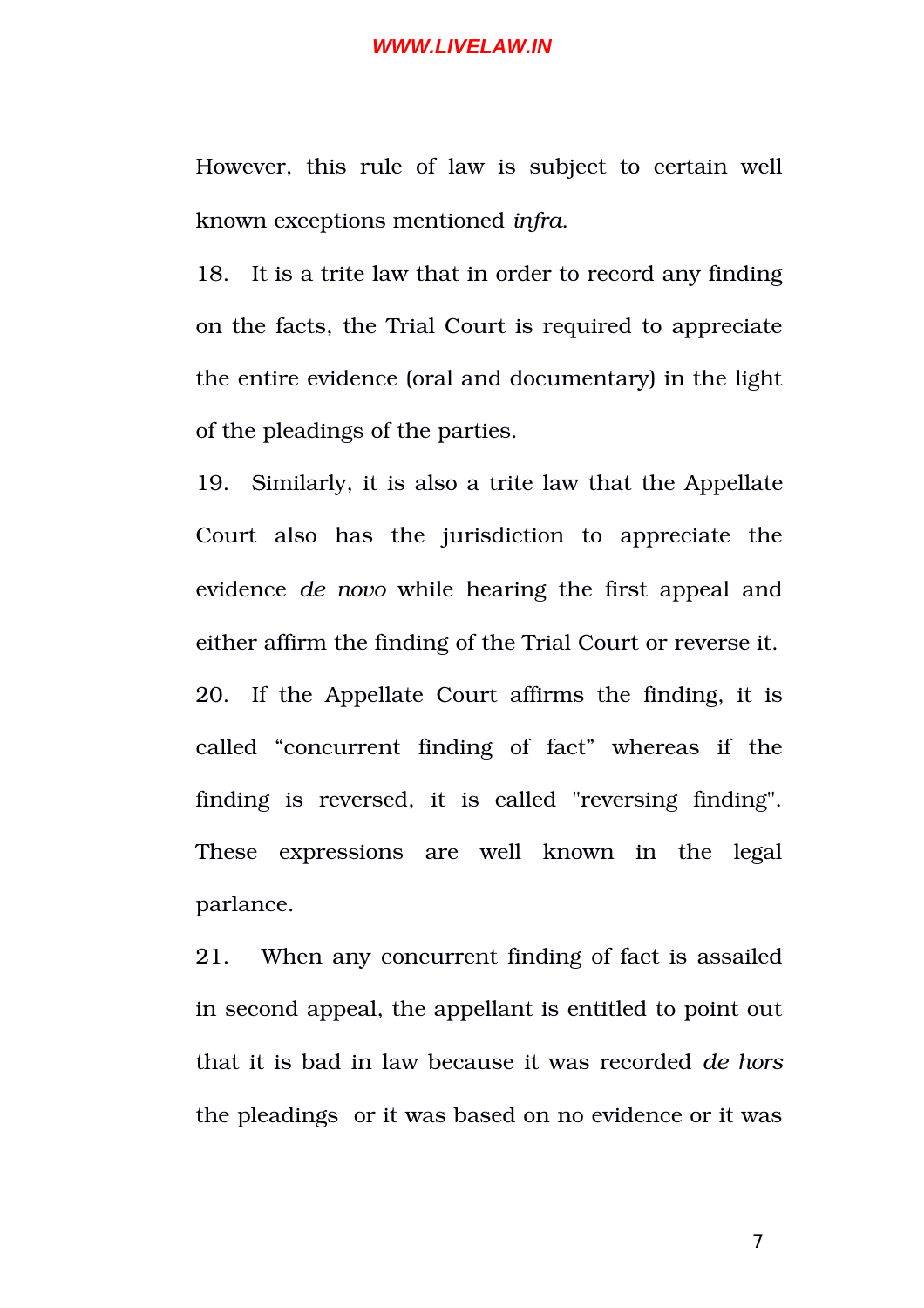based on misreading of material documentary evidence or it was recorded against any provision of law and lastly, the decision is one which no Judge acting judicially could reasonably have reached. (**see** observation made by learned Judge -Vivian Bose, J.**as His Lordship then was a Judge of the Nagpur High Court in Rajeshwar Vishwanath Mamidwar & Ors. vs. Dashrath Narayan Chilwelkar & Ors.**, AIR 1943 Nagpur 117 - Para 43).

22. In our opinion, if any one or more ground, as mentioned above, is made out in an appropriate case on the basis of the pleading and evidence, such ground will constitute substantial question of law within the meaning of Section 100 of the Code.

23. Coming to the facts of the case, we are of the view that the following are the questions which do arise for consideration in the suit/appeal for proper adjudication of the rights of the parties to the suit and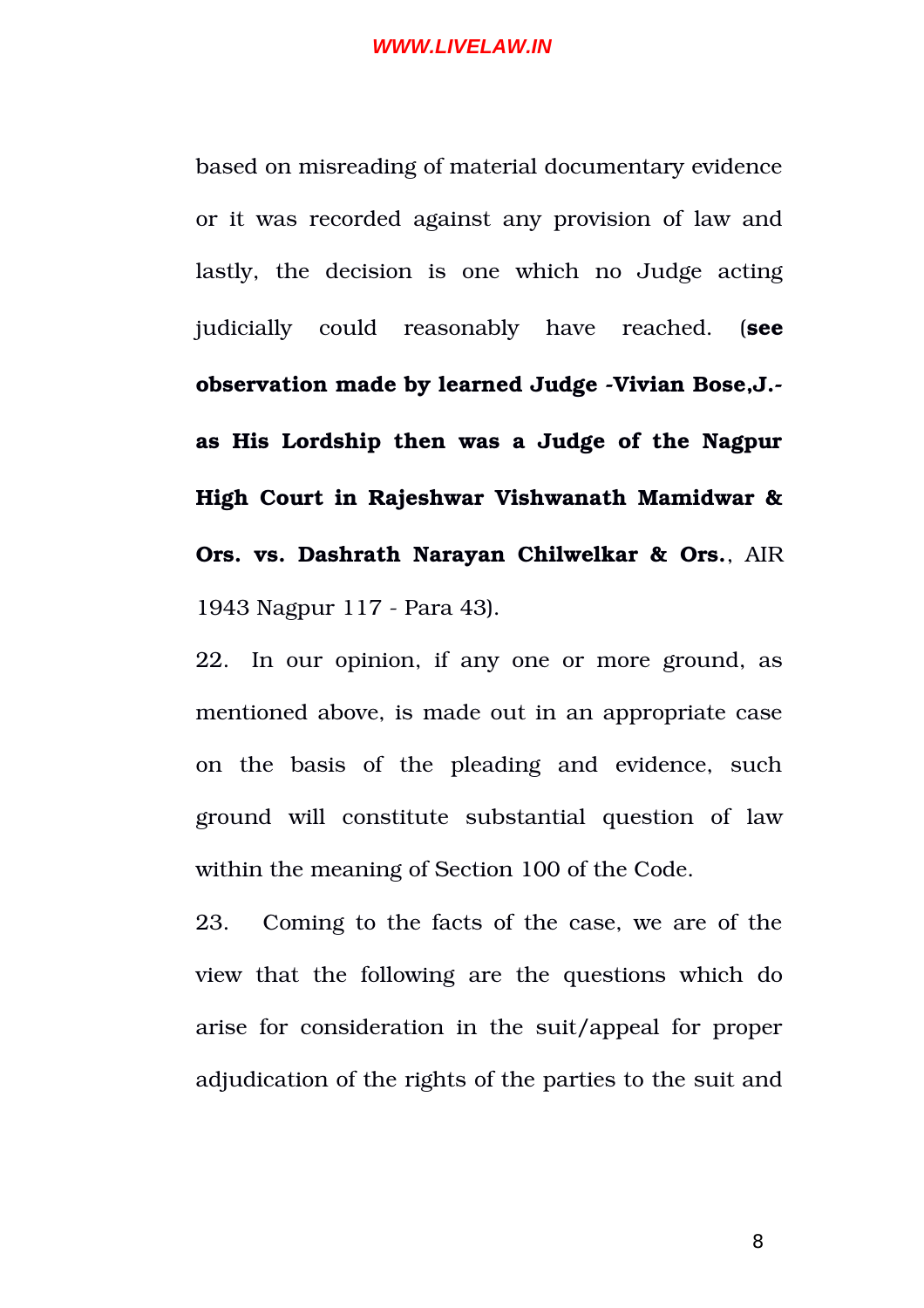are in the nature of substantial questions within the meaning of Section 100 of the Code.

24. First, whether the suit land was a part of a protected Forest area, i.e., Forest land and, if so, whether the parties satisfied all the statutory provisions of the Forest Laws enacted by the Center and the State?

25. Second, whether the suit land was a part of a Revenue land and, if so, whether the parties to the suit satisfied all the statutory provisions of the State Revenue Laws.

26. Third, whether a mining lease of the suit land could be granted by the State to the plaintiff for carrying out the mining operation in accordance with the provisions of the MMRD Act and, if so, whether it satisfied all the statutory provisions of the MMRD Act read with relevant Forest and Revenue Laws.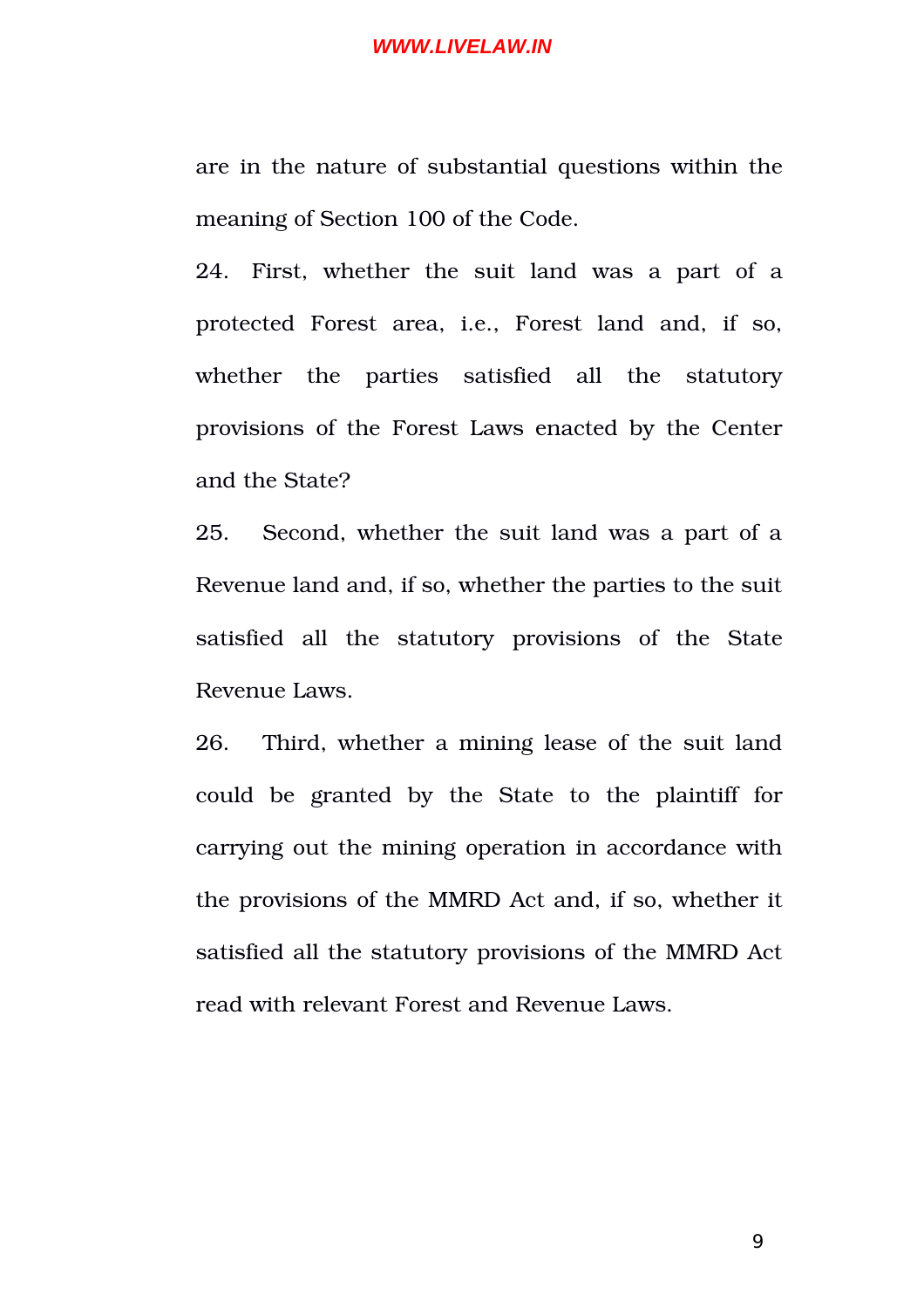27. Fourth, whether a suit is hit by any provision of Forest Laws or MMRD Act or/and Revenue Laws expressly or by implication.

28. Lastly, whether the plaintiff on facts/evidence has proved that the suit land is a part of Revenue land and, therefore, it does not fall in the protected forest area and, if so, whether any *prima facie* case, balance of convenience and irreparable loss is made out for grant of permanent injunction in plaintiff's favour? 29. In our opinion, all the five questions enumerated above did arise in the case. As a matter of fact, the suit could not have been tried properly without deciding

these questions in the light of the pleadings, evidence and the applicable laws mentioned above.

30. In our view, the High Court, therefore, should have admitted the second appeal by framing appropriate substantial question(s) of law arising in the case and answered them on their respective merits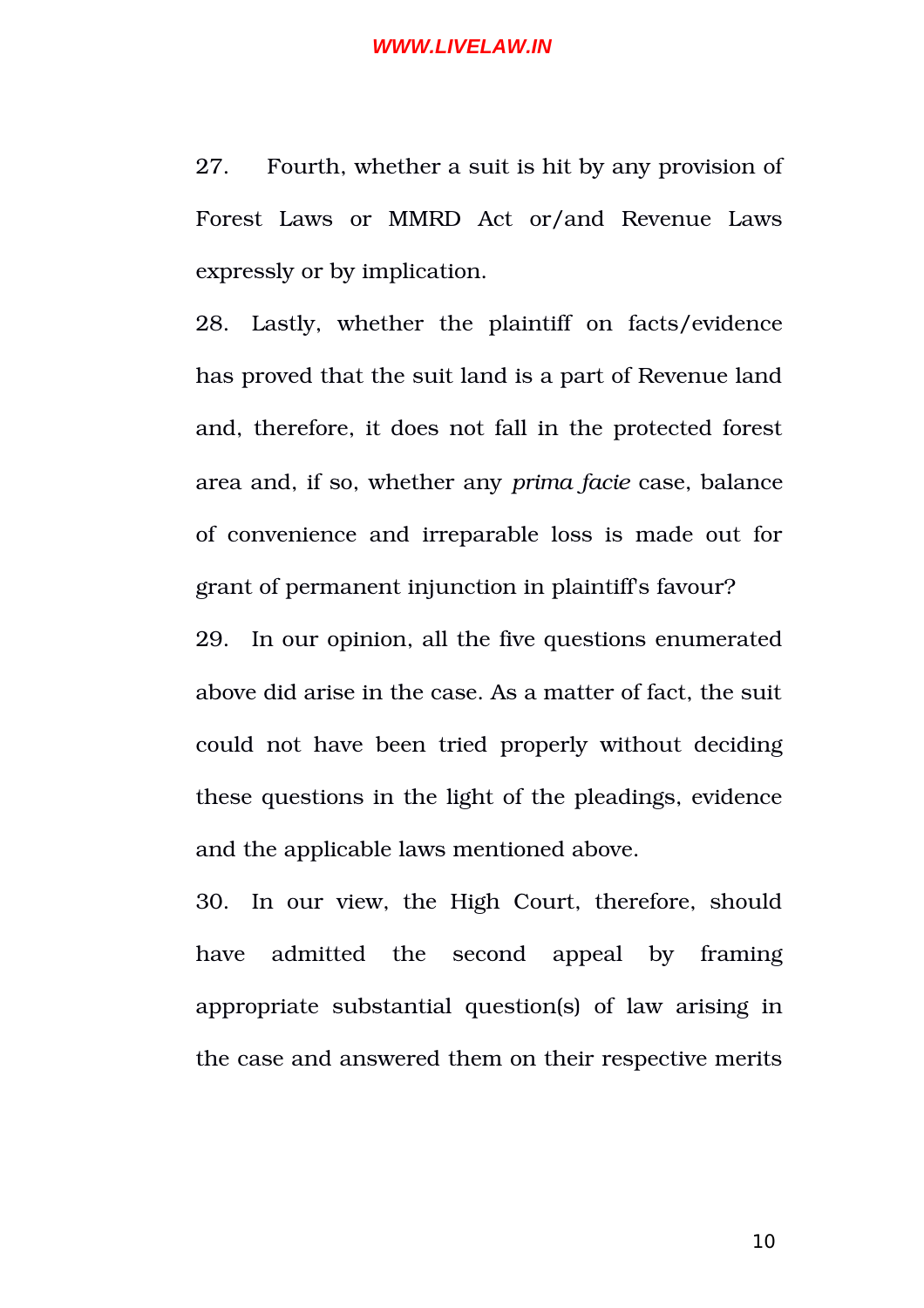rather than to dismiss the appeals without considering any of the aforementioned questions.

31. It is for this reason, we are of the view that the interference in the impugned order is called for to enable the High Court to decide the controversy in its proper perspective.

32. In the light of the foregoing discussion, the appeals succeed and are accordingly allowed. The impugned order is set aside. The case is remanded to the High Court for deciding the second appeals afresh on merits after framing appropriate substantial questions of law(s) arising in the case.

33. Needless to say, the High Court will frame proper questions keeping in view the pleadings/evidence and the findings of two Courts in the context of relevant provisions of the specific Forest Acts (Centre and State), MMRD Act and State Revenue Laws.

34. We, however, make it clear that we have not expressed any opinion on the merits of the case having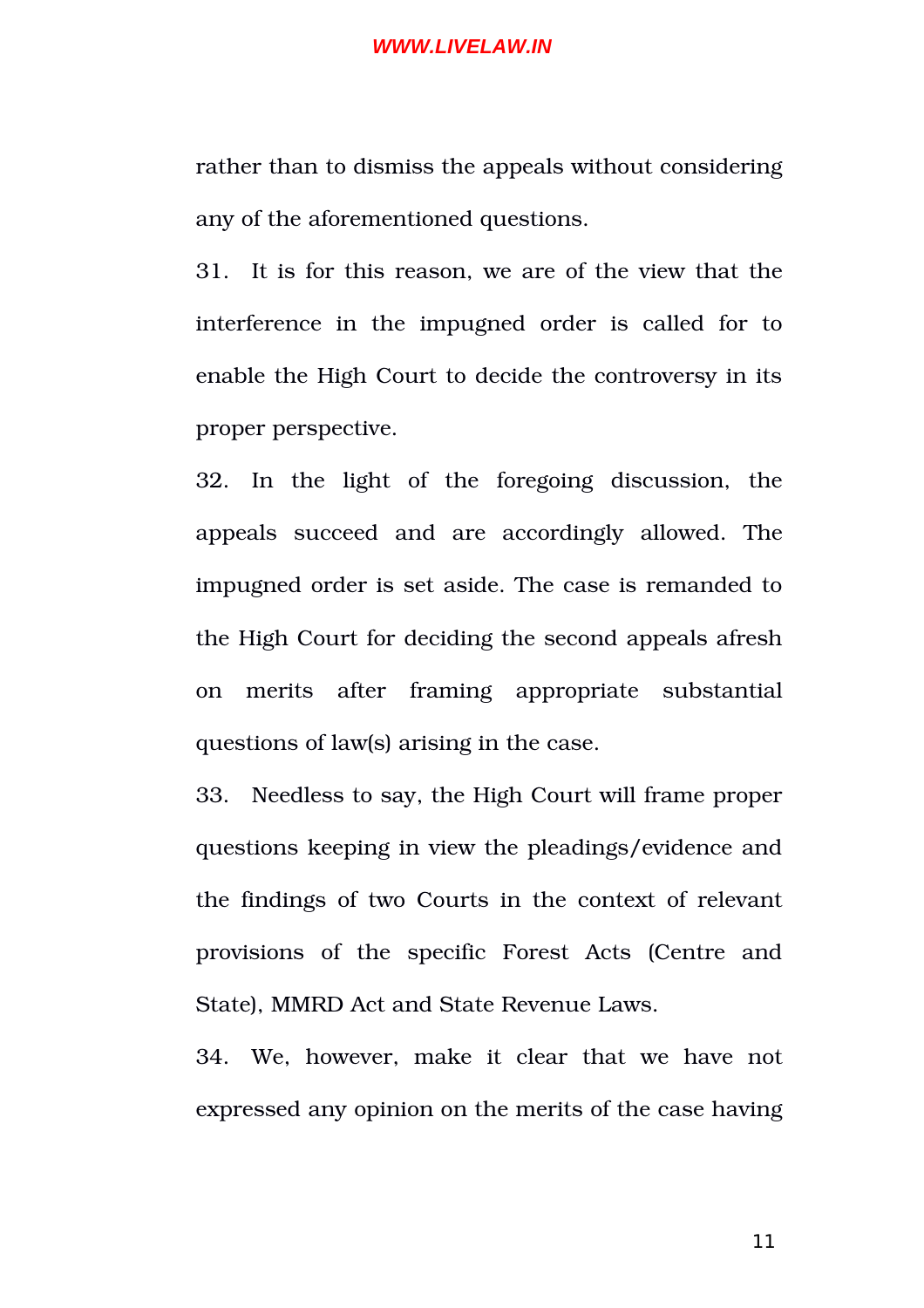formed an opinion to remand the case to the High Court for deciding afresh.

35. It was, however, brought to our notice that during pendency of the appeals Shiv Dayalplaintiff/respondent No.1 in civil suit has expired. We, however, find that his wife - Smt. Kasturi Devi is already on record in two connected appeals/civil suits; Second, all the three suits/appeals, i.e., the one filed by Shiv Dayal and two filed by his wife Kasturi Devi) were clubbed together for their analogues disposal; Third, when one legal representative of the deceased is already on record, the appeal would not abate; and lastly, when the remand of the case is directed, consequential steps to bring remaining legal representative of the deceased on record, if there are, can always be taken before the High Court in pending appeals. It is for these four reasons, we are of the view that the appeals filed against Shiv Dayal have not abated.